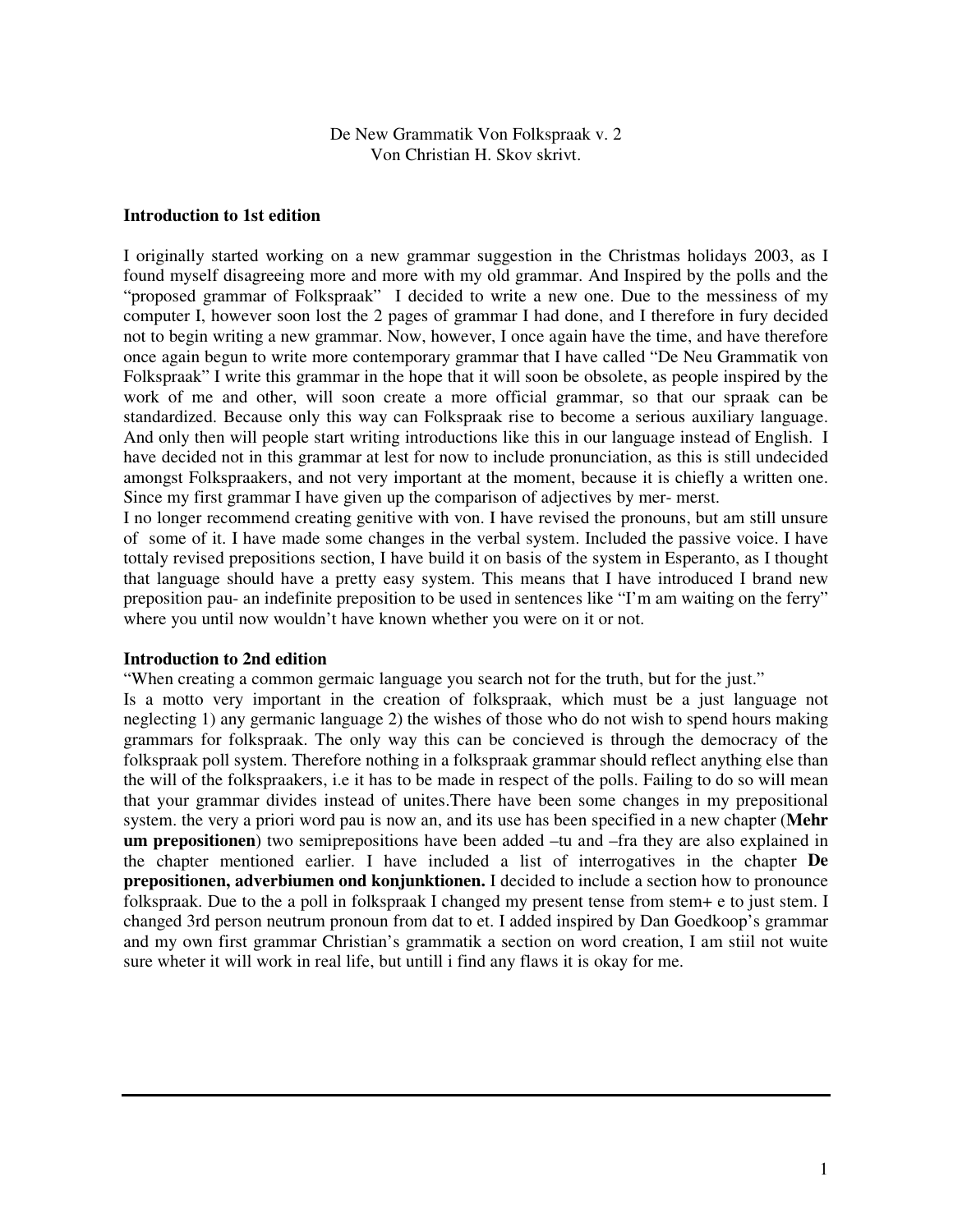**uttal- pronounciation.**

| a               | as in english hat                      |
|-----------------|----------------------------------------|
| long a          | as in englsih father                   |
| e               | as in bed                              |
| long e          | as in english pit jost longer          |
| $^{\copyright}$ | this e is a "schwa", like e in father. |
| $\mathbf{i}$    | as in englsih pit                      |
| long i          | like the "ee" sound in english         |
| $\bf{0}$        | as in english hot                      |
| long o          | as oh in "oh my God                    |
| u               | like boot in english but shorter       |
| long u          | like boot in english                   |
| $\mathbf{y}$    | like y in why                          |

| $\bf{g}$ | always hard as in get                         |
|----------|-----------------------------------------------|
| g        | like y in yet at the of word ending in -ig    |
|          | as the consonant y in english                 |
|          | throaty or rolled, never like in english      |
|          | almost like english but softer                |
| W        | pronounced like v at the end of words like u. |

a vowel is short if follow by more than one consonant. This doesn't apply when you create a compundword. Meaning that the u in ut-tal isn't short but long.

**@-**e is pronounced this way when a) long b) in unstressed syllable eg. the plural ending –en.

vowels are not doubled to show the length of it.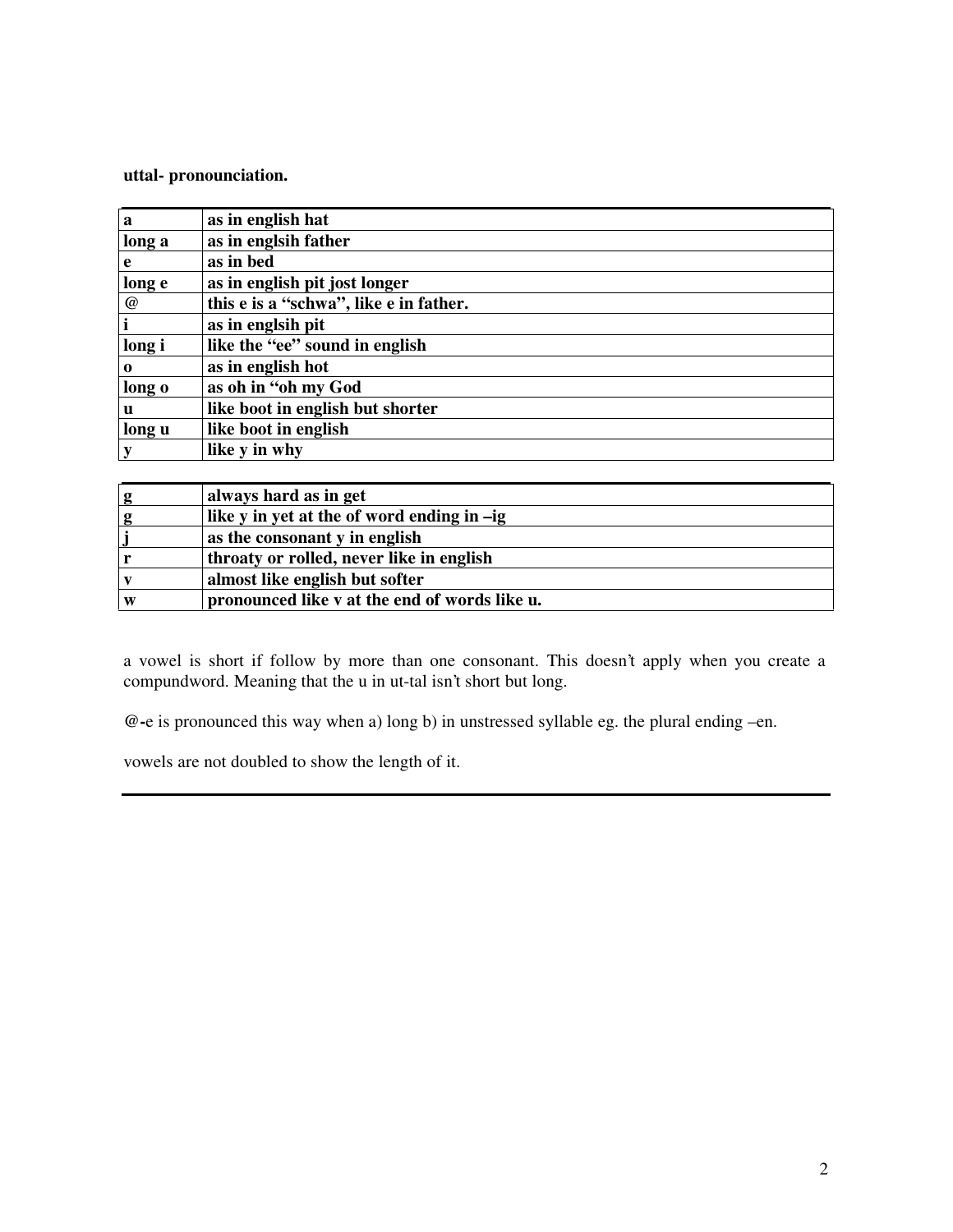# **De Grammatik. The grammar**

# **De definit – ond indefinit artikelen- The definite and indefinite articles.**

Definite: De (The archaic article "der" is, however, still used in the name "Der Folkspraak institut")

Indefinite: En

## **Substantiven. – Nouns.**

Folkspraak has only two cases, The nominative and the genitive. The genitiv is created by adding –s to the stem or –'s if the stem ends with and s, z or x. It can also be created by using the preposition von (of) just as in English.

For instance. De Auto- The car

Nominative Singularis: De Auto.

Genitiv Singularis : Marius's Au to or De Auto von Marius.

The plural form is created by adding -en to the stem.

Nominativ Pluralis : De Autoen

Genitiv Pluralis : Marius's Autoen

## **Adjektiven- Adjectives.**

Adjectives are never inflected according to the noun they describe.

Adjectives can be put into comparative and superlative by adding –er in comparative and –st -est ( if after a consonant) in superlative.

Grot **Groter** Grotest

Adverbs can be derived from adjectives by adding -lik

Grotlik= greatly.

They are inflicted in the same way.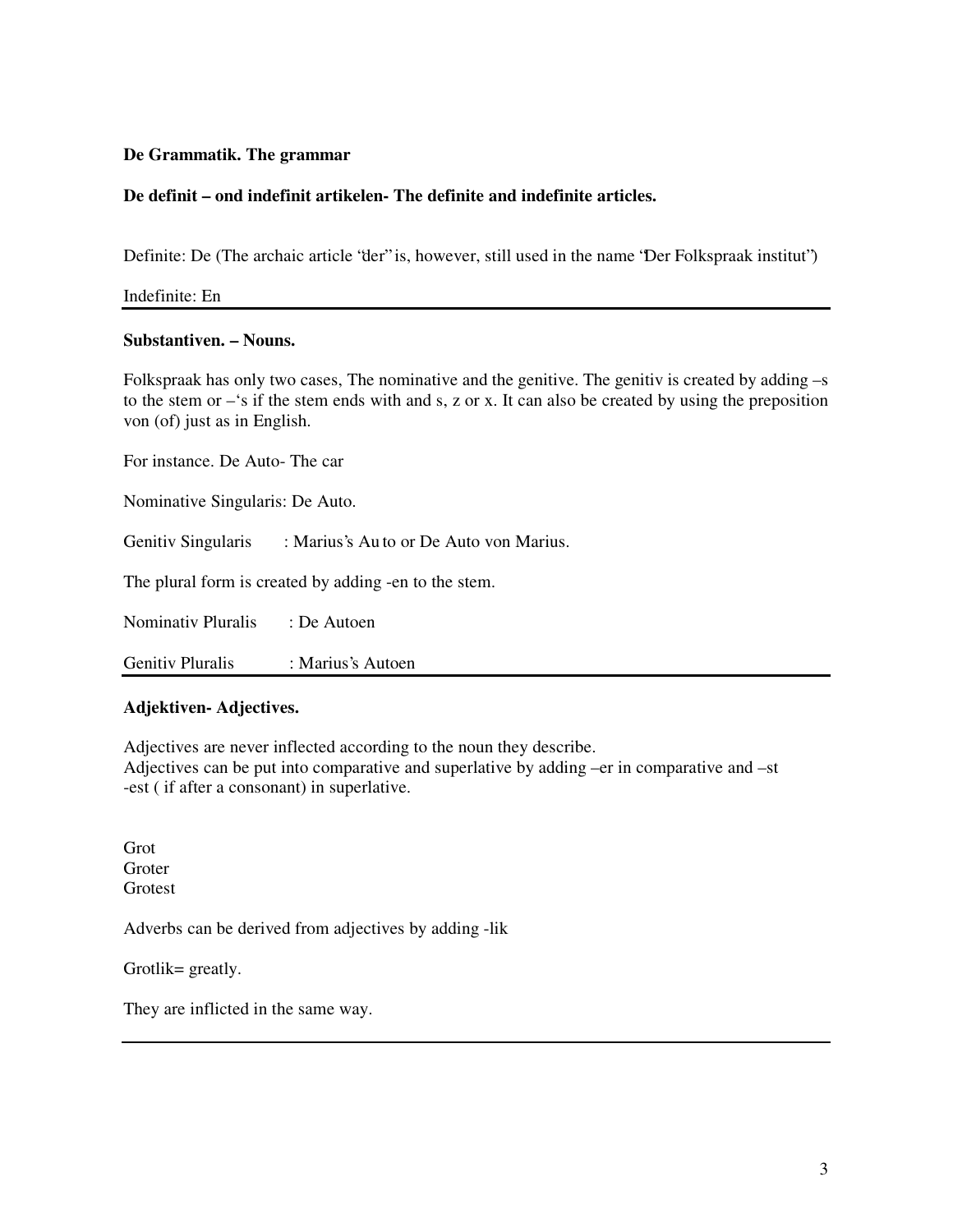### **De Pronomenen – the pronouns**

|            | l. Person | 2. Person | 3. Person    | 1. Person (pl) $ 2$ . Person(pl) |                | $3.$ Person(pl) |
|------------|-----------|-----------|--------------|----------------------------------|----------------|-----------------|
| Nominative | ik        | du        | hi-shi-et    | Vİ.                              | 1e             | de              |
| Accusative | mig       | dig       | him-har-et   | ons                              | <sub>1er</sub> | dem             |
| Genitive   | min       | din       | Sin-har-et's | ons's                            | jer's          | dem's           |
| Reflexive  | mig       | dig       | sig          | ons                              | <sub>1er</sub> | Si1             |
|            |           |           |              |                                  |                |                 |
|            |           |           |              |                                  |                |                 |

#### **De demonstrativ pronomenen.**

there are two demonstratives in Folkspraak.

#### **dat- that-those**

#### **dit- this-these**

as pronouns that have a function similar to that of the adjective and are therfore not inflicted when plural.

Dat hus- That house dat husen- those houses

sometimes however they stand alone (my house is bigger than those) and then they are used like nouns and can therefore take the noun plural ending, if you want to specify that your house is bigger than THOSE (houses) and not THAT (house)

# **Word creation.**

In folkspraak you can convert word from one wordclass (noun, adjectiv, adverb, verb) into another wordclass when it makes sence. Thus.

The general rule is that you remove the wordclass ending and add another.

eg. the verb kopen (to buy)

into adjective: add **lig** or **bar** koplig- kopbar/koplig (buyable)

- you can of course always change a verb into the adjective like participle as described in the verb section
- to noun : **use stem** (kop) "a buy" or add **ing** to the stem: koping the process of buying. If you want to show "agens" (one who is doing "to buy") you add **er** to the stem. If you have an adjective you do not remove the adjective marker but add **–hed** to the end of the word to specify a quality. kopbarhed (buyableness)
- to adverb : add lik to the stem koplik (buyly) this word illustrates that it doesn't always make sence to change te wordclass of a specific word.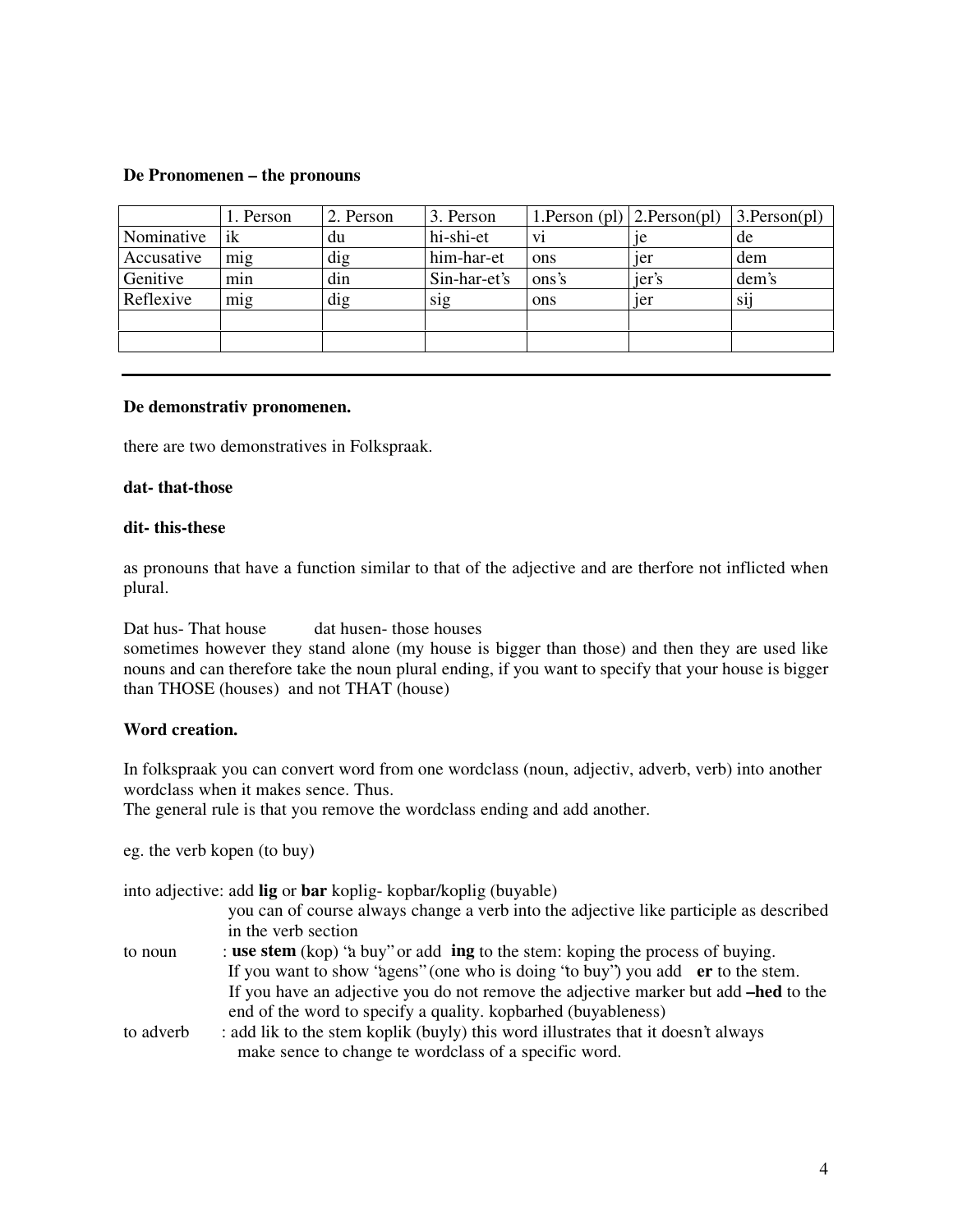# **The Verb – De Verbum**

All the verbs of Folkspraak except for one (to be) are regular. Traditionally they haven't been inflicted according to person, mood, or voice. I however in this grammar suggest a passive voice, as I have come to realise, that it would be a welcomed addition to our language, therefore I have included the passive voice.

# **De aktiv diatese The active voice**

| Infinitive-Infinitiv                          | $Stem + en$                            |
|-----------------------------------------------|----------------------------------------|
| Present.                                      | <b>Stem</b>                            |
| Imperfect                                     | $Stem + de$                            |
| Perfect participle                            | $Stem + t$                             |
| Present participle                            | $Stem + ende$                          |
| Perfect                                       | $\text{Hav} + \text{perfect particle}$ |
| Plus perfect                                  | Havde + perfect participle             |
| Future                                        | $Skall + infinite$                     |
| conditional-konditionalis (futurum preteriti) | skallde $+$ infintive                  |
| Imperative                                    | <b>Stem</b>                            |

# **De passiv diatese -The passive voice-**

| Passive infinitive | $\mathsf{Stem} + \mathsf{es}$ |
|--------------------|-------------------------------|
| Passive present    | $\mathsf{Stem} + \mathsf{es}$ |
| Passive imperfect  | $\text{Stem} + \text{des}$    |

# **Tu varen - To be**

| Infinitive-Infinitiv                      | Varen       |
|-------------------------------------------|-------------|
| $Present. - presents$                     | Ar          |
| Imperfect-imperfektum                     | Var         |
| Perfect participle- perfektum partisipium | Vart        |
| Present participle-presens partisipium    | Varende     |
| Perfect- perfektum                        | Hay vart    |
| Plus perfect- pluskvamperfektum           | Havde vart  |
| Future -futurm                            | Skall varen |
| conditional-conditionalis                 | varde       |
| Imperative                                | var         |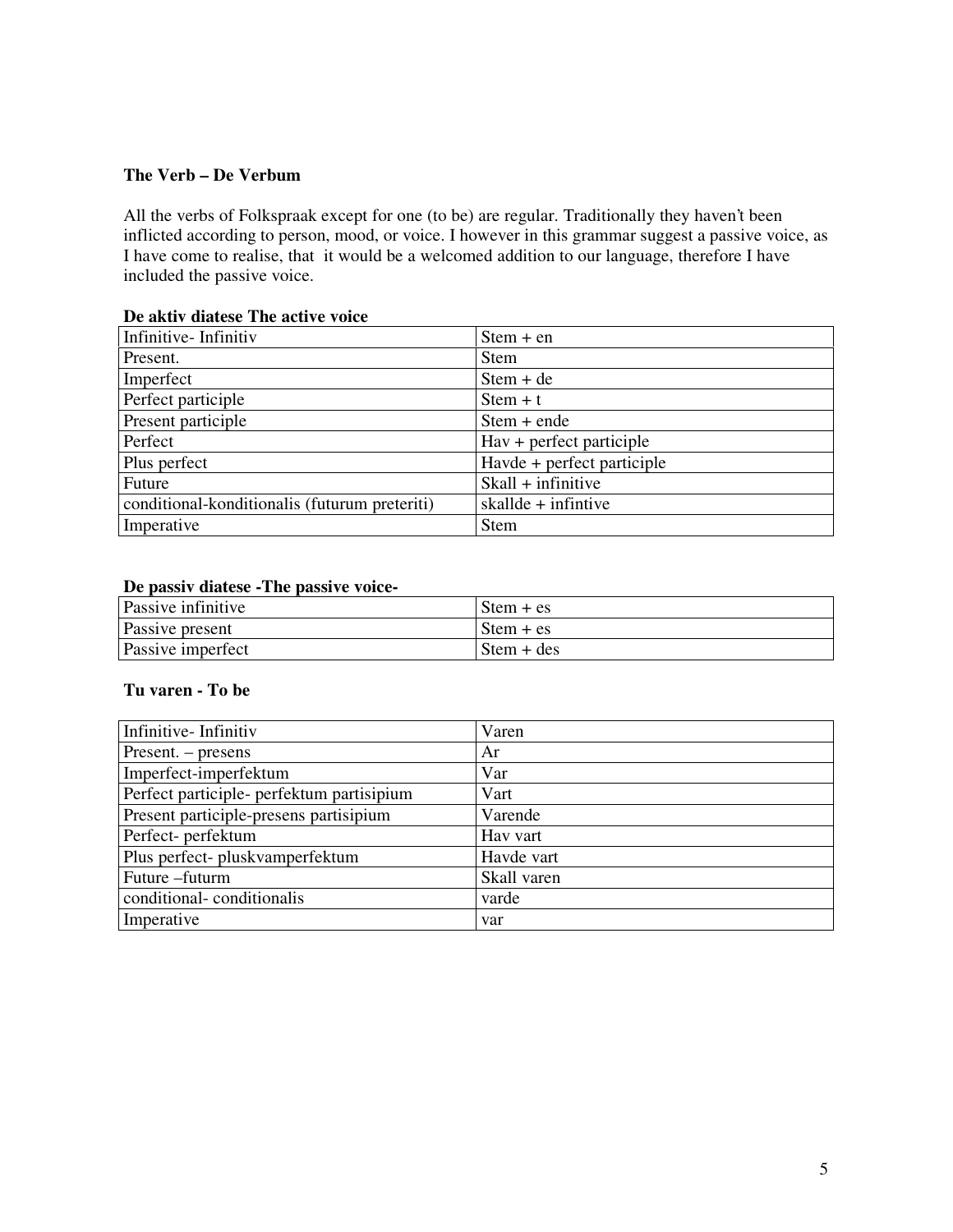## **De modalverbumen -Modal auxiliary verbs**

Modals auxiliary verbs are verbs that express a mood. Modal verbs take infinitive as object.

| Tu Majen   | To be allowed to. |
|------------|-------------------|
| Tu kannen  | To be able to     |
| Tu muten   | To have to        |
| Tu skallen | To shall          |
| Tu villen  | To want           |

# **De Konjunktiv -The subjunctive**

Folkspraak don't have any subjunctive. But to express it you just put the change the time of the verb, so that Present becomes imperfect. And perfect becomes plus perfect. Just like in English, Scandinavian and Dutch.

For instance.

Ik have en Auto – I have a car.

Havde ik blot en Auto – Had a merely a car.

# **word order.**

The standar word order is SVO.

Ik hav en auto.

the infintive is put right after the finite verb

ik skall kopen en auto.

the participle is put after the finite verb, and before the infinitv.

Ik hav skallt kopen auto.

in poetry it is allowed to change the word order as much as you like.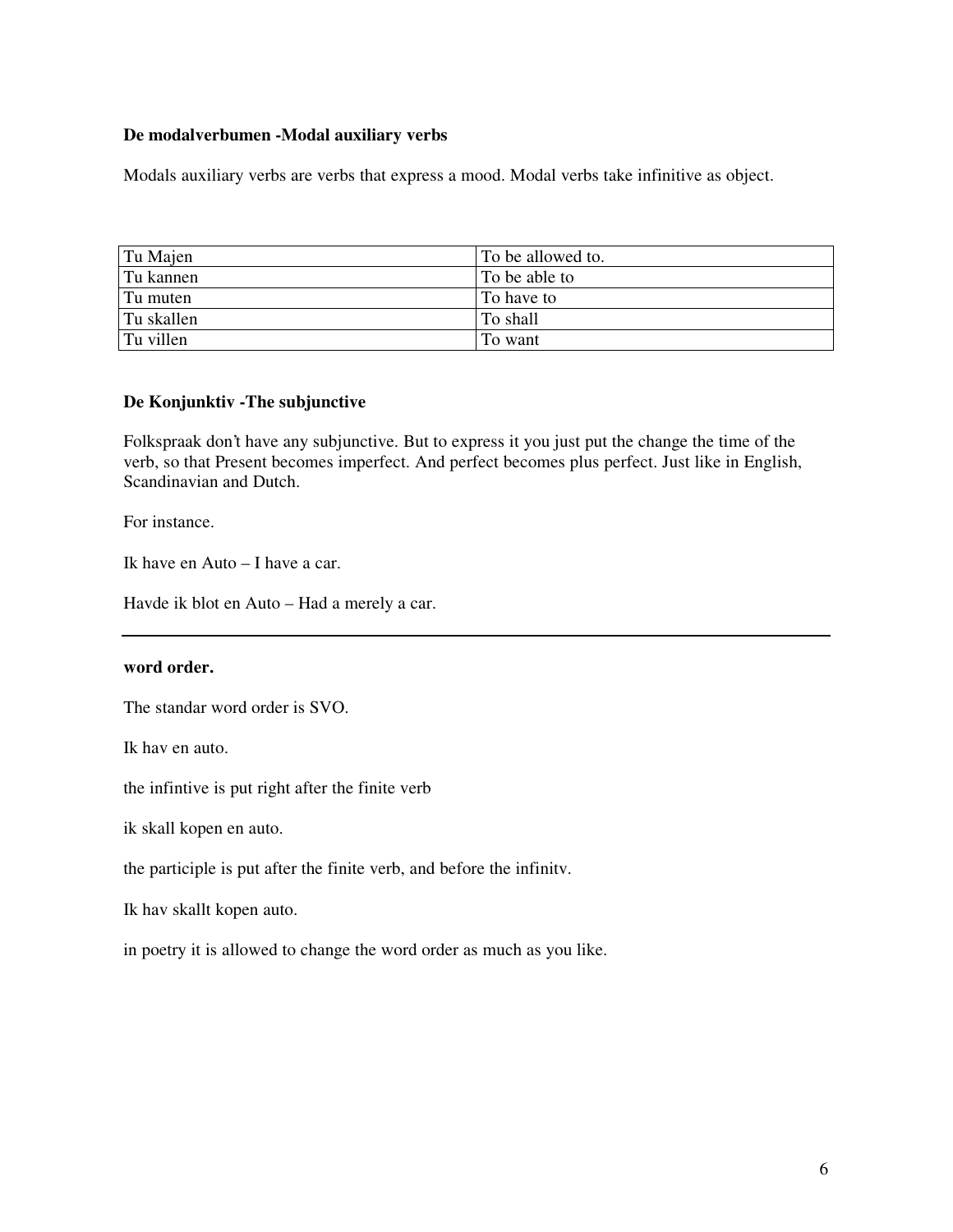**Prepositions adverbs and conjunctions – De prepositionen, adverbiumen ond konjunktionen**

| alrede       | Allready (adv)                                   |
|--------------|--------------------------------------------------|
| als          | <b>Than</b>                                      |
| An           | Indefinite (prep)                                |
| anstat       | Instead of (prep)                                |
| befor        | Before, in front of, earlier (prep) (conj) (adv) |
| dann         | Then (adv) (then suddenly)                       |
| darfor       | Therefore (adv)                                  |
| datmal       | then (adv) (at that time, when)                  |
| $_{\rm ef}$  | If, concerning, (conj)                           |
| <b>Efter</b> | After, past, beyond (prep) (conj)                |
| Folgende     | Along, according to (prep)                       |
| for          | for the sake of, because of (prep)               |
| fordi        | Because (conj)                                   |
| -fra         | from(see more on prepositions)                   |
| In           | In (prep)                                        |
| met          | With, by the means of at the rate of. (prep)     |
| Mod          | Towards, against (prep)                          |
| negst        | Beside, near (prep)                              |
| ohn          | <b>Without (prep)</b>                            |
| Om           | Around, about (prep)                             |
| onder        | Under, beneath (prep)                            |
| op           | On (prep)                                        |
| over         | Over, above, across (prep)                       |
| <b>Til</b>   | Until (prep)                                     |
| tu           | To (prep) (into, in order to etc.)               |
| -tu          | tu (see more on prepositions)                    |
| tvesen       | Between, through (prep)                          |
| Ut           | Out, out of (prep)                               |
| utfor        | <b>Outside of (prep)</b>                         |
| von          | Of, from, by, (prep)                             |
| wan          | when                                             |
| wat          | what                                             |
| wejl         | While, during (prep) (conj)                      |
| welk         | which                                            |
| wenn         | When (conj) (at the time when)                   |
| wer          | where                                            |
| wom          | whom                                             |
| wu           | how                                              |
| wu's         | whose                                            |
| Wy           | why                                              |